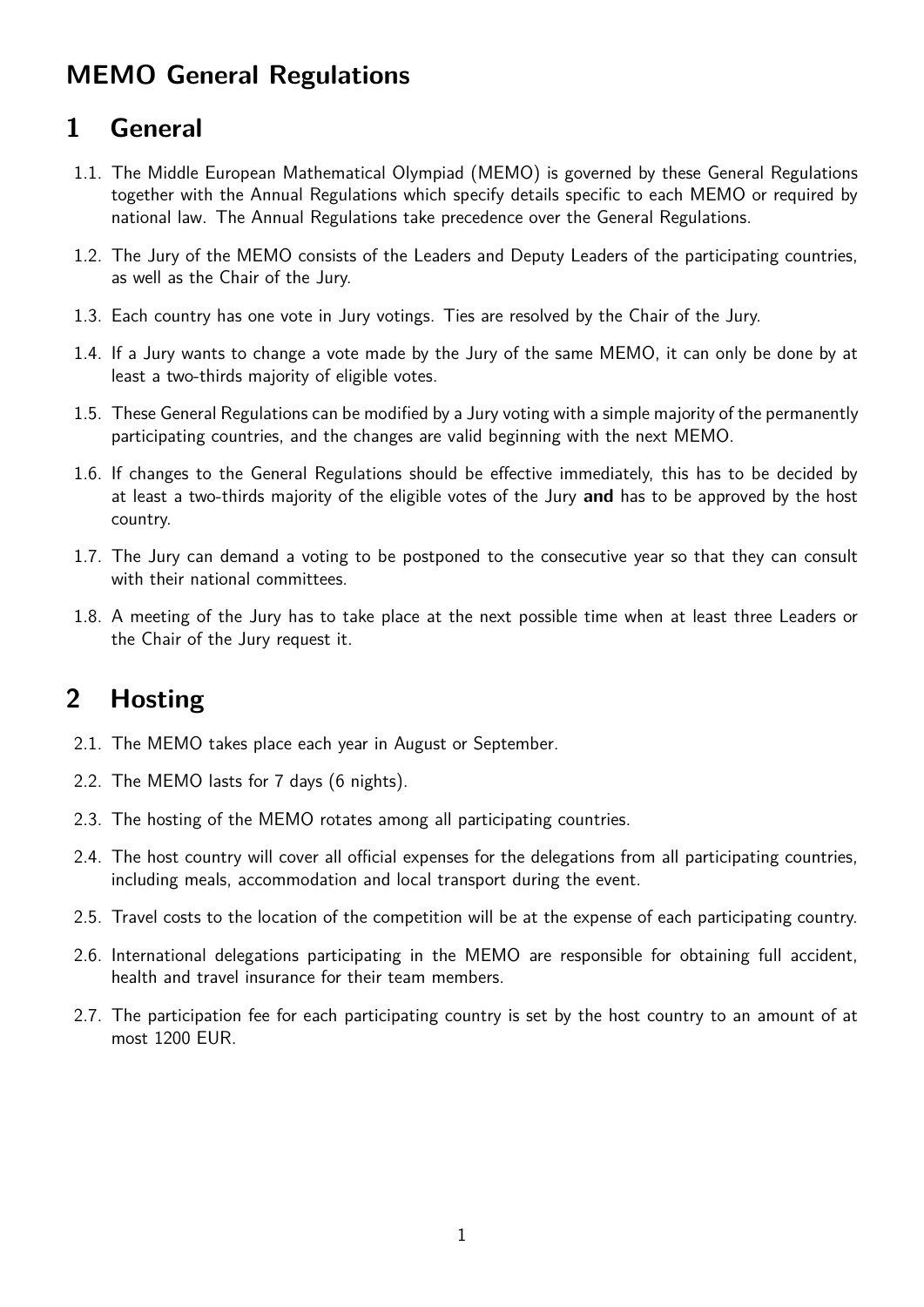# **3 Participation**

- 3.1. Participation in the MEMO is by invitation only.
- 3.2. The following countries are to be invited: Austria, Croatia, Czech Republic, Germany, Hungary, Lithuania, Poland, Slovakia, Slovenia, Switzerland.
- 3.3. The host country may invite one guest country. This country may fully participate in one MEMO, but may not vote on changes of these General Regulations.
- 3.4. Each invited country may send an official delegation consisting of up to six student Contestants, one Leader, and one Deputy Leader.
- 3.5. The Contestants must not participate in the IMO of the same year, and they must be eligible for participation in the IMO of the subsequent year.
- 3.6. Exception: Slovenia is entitled to send Contestants to MEMO who participated in the IMO of the same year as long as all other requirements listed above are met.
- 3.7. Observers, including family members, may apply to accompany the participants. The Annual Regulations specify the charges for Observers and the deadlines for payment of such charges. Since extra accommodation is limited, no guarantee is given that applications to accompany the participants will be successful.

## **4 Problem Selection**

- 4.1. All participating countries are kindly asked to submit problem proposals to the host country.
- 4.2. The host country will select a shortlist out of these proposals covering all four topics of algebra, combinatorics, geometry and number theory.
- 4.3. The shortlist will be sent to the Leaders and Deputy Leaders of the participating countries at least 3 weeks prior to the start of the competition.
- 4.4. Each participating country is requested to provide beauty ratings (on a scale from 1 to 3 where 3 is most beautiful) and difficulty ratings (on a scale from 1 to 5 where 5 is most difficult) for each problem.
- 4.5. The results of the beauty and difficulty ratings will be presented to the Jury at the beginning of the first Jury meeting.
- 4.6. The Jury will select an individual competition and a team competition from the problems on the shortlist.
- 4.7. Individual competition: The test will consist of four problems. The order of the problems will not depend on their difficulty; the first problem will be from algebra, the second from combinatorics, the third from geometry and the fourth from number theory.
- 4.8. Team competition: The test will consist of eight problems. The order of the problems will not depend on their difficulty; the first two problems will be from algebra, the third and fourth from combinatorics, the fifth and sixth from geometry and the last two from number theory.
- 4.9. The Jury will agree on a final version of the English language version of both competitions.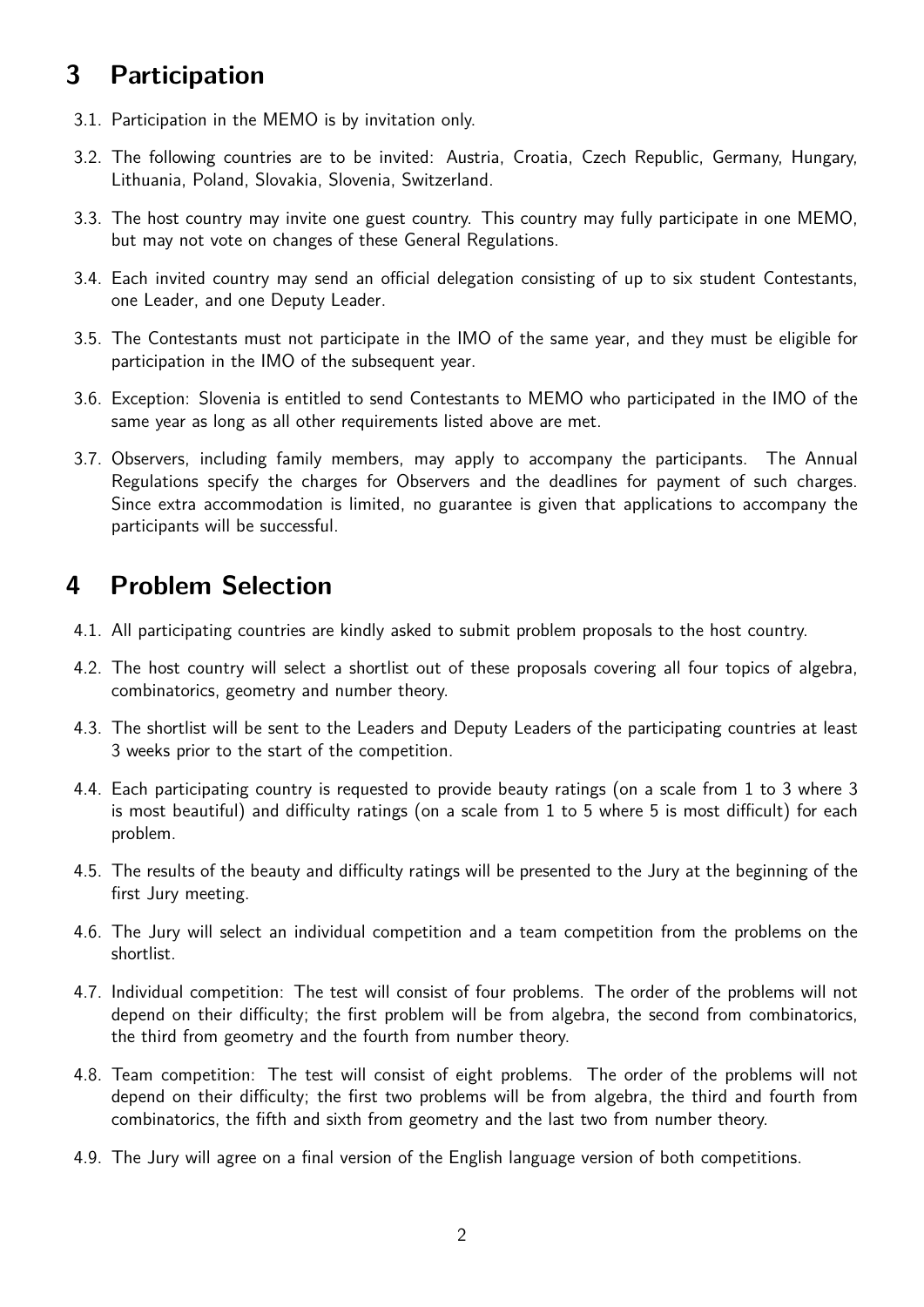- 4.10. Both competitions will be translated to all languages requested by the Contestants. Contestants may only request languages which one of the (Deputy) Leaders can translate to.
- 4.11. The final versions of all languages must be approved by the entire Jury.
- 4.12. All submitted problems (including shortlisted problems) which were not selected must be kept strictly confidential forever so that the submitters can freely use them elsewhere.
- 4.13. The selected problems have to be kept strictly confidential until the end of the respective competition.

## **5 Competitions**

- 5.1. Each Contestant will receive the problems in up to two languages; the desired languages can be requested on the registration form.
- 5.2. Each Contestant may write solutions in the language of his/her choice, provided that the Leader or the Deputy Leader of his/her team can translate that language to English. If two teams' (Deputy) Leaders agree before the competition, then students of one Leader are allowed to write in the language of the other (Deputy) Leader.
- 5.3. Contestants may pose questions to the Jury in written form during the first hour of each competition.
- 5.4. The solutions may only be written on the front side of the writing paper provided by the organizers.
- 5.5. Allowed are:
	- Writing and drawing instruments,
	- Rulers,
	- Protractor triangles,
	- Compasses,
	- Food and drinks,
	- Talismans,
	- Medication, glasses, hearing aids, ...
- 5.6. Forbidden are:
	- Any kind of paper (official paper will be provided),
	- Calculators,
	- Computers,
	- Communication devices (including smart phones and smart watches).
- 5.7. At all times during the competition an invigilator has to be present to prevent communication between students or usage of forbidden tools.

#### **5.1 Individual Competition**

- 5.8. The individual competition will start in the morning and will last for 5 hours.
- 5.9. Each Contestant must work independently.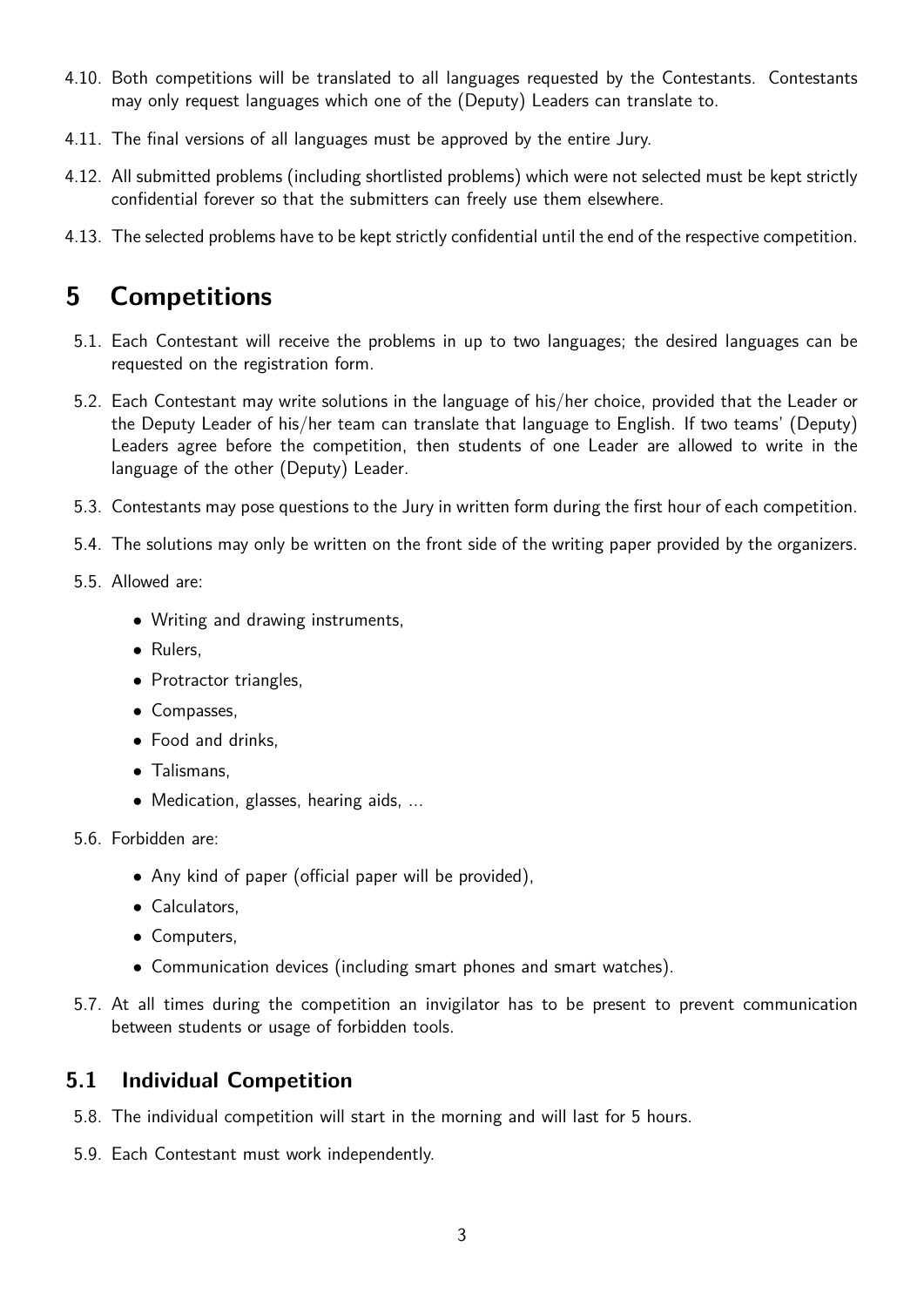### **5.2 Team Competition**

- 5.10. The team competition will start in the morning and will last for 5 hours.
- 5.11. The students from each team will work together on solving the problems.
- 5.12. Each team will have a separate room.

# **6 Scoring**

#### **6.1 Marking Schemes**

- 6.1. The Jury will agree (by voting) on marking schemes for all problems.
- 6.2. The marking schemes should be agreed on before the end of the corresponding competition.
- 6.3. Changing a marking scheme after the end of the competition requires an unanimous vote by the Jury.

### **6.2 Coordination**

- 6.4. The student papers will be copied or scanned. Coordinators will receive copies or scans of the student papers, and the Leaders will receive the originals.
- 6.5. For each problem, each Contestant (individual competition) or team (team competition) receives a non-negative integer score out of a maximum of 8 points.
- 6.6. The marks will be agreed on between the Coordinators and the Leader and Deputy Leader, according to the marking schemes. If another team's (Deputy) Leader has agreed to translate a student's solution, then this team's (Deputy) Leader is present during coordination of problems where this language has been used.
- 6.7. Changing a score agreed upon by Coordinators and Leaders (by signature on the coordination form) requires an at least two-thirds majority of the Jury.
- 6.8. The coordination of the solutions of the host team will take place in the presence of the Leader of one of the other teams, usually of the team that proposed the problem. If the problem was proposed by the host country itself, an observing country will be chosen at random.
- 6.9. In case of dispute, the matter is referred to the Chair of the Jury. If there is still no agreement, the final decision is on the Jury.

### **6.3 Medals and Honourable Mentions**

#### **6.3.1 Individual Competition**

- 6.10. Approximately half of the Contestants will receive a medal (gold, silver or bronze) for the individual competition.
- 6.11. The number of gold, silver and bronze medals will be approximately in the ratio 1:2:3.
- 6.12. The Jury will make the final decision on the number of medals taking into account the distribution of the points of the Contestants.
- 6.13. Contestants with the same number of points will be treated equally.